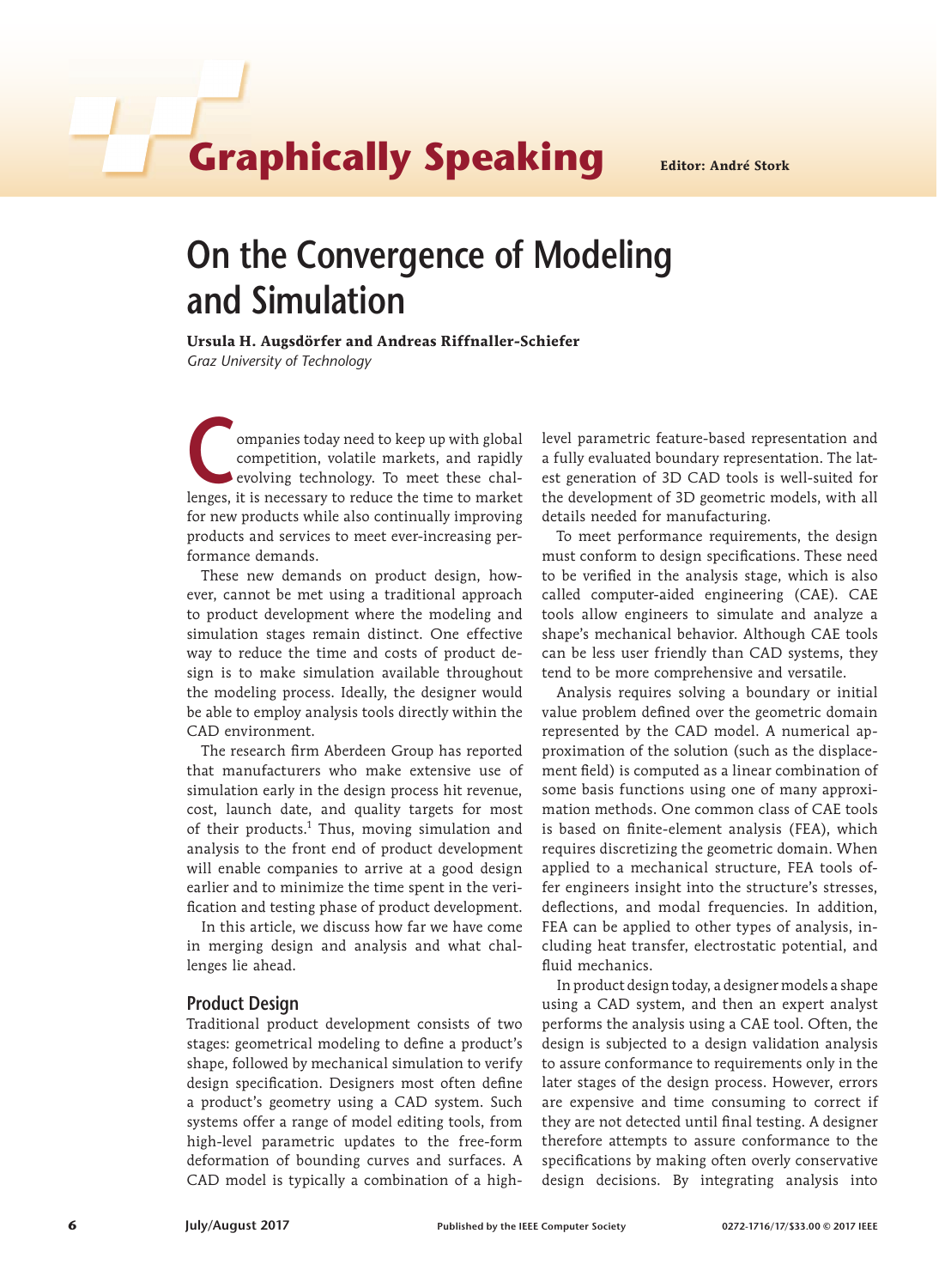the design process during the early stages of conceptual and preliminary design, the designer can produce superior and possibly bolder designs within a shorter timeframe.

Making simulation and analysis pervasive throughout the modeling stage has become a critical goal.

### **A Unified CAD/CAE Representation**

One of the challenges of CAD/CAE integration is the use of incompatible representations for the same geometry. This makes it difficult to guarantee interoperability across the wide range of commercial CAD and CAE tools. Although many of these tools support industry data standards and claim to be interoperable, the connection between them is not seamless. Any support for CAD/CAE integration depends on the ability to automatically convert a boundary representation of the CAD model into a finite-element (FE) mesh.

The reason for having different representations for the same geometry lies in the history of the two fields. Major CAE programs were technically mature long before modern CAD was widely adopted. FEA had its origins in the 1950s in the aerospace engineering field. By the late 1960s, the first commercial computer programs appeared. Subsequently, the FE method spread to other engineering and scientific disciplines, and now its use is widespread and many commercial programs are available.

Despite the fact that geometry is the underpinning of analysis, CAD had its origins later. Bézier curves were developed in the late 1960s, and the parametric surface approach became standardized in form of the nonuniform rational B-spline (NURBS) surface in the 1970s. Subdivision surfaces were also developed in the late 1970s, but they require large amounts of computer memory, and computers did not have sufficient memory to make subdivision surfaces viable for commercial use until the late 1990s. FEA uses neither NURBS nor subdivision.

Because FEA requires discretizing the problem, a smooth CAD model is approximated by a polygon mesh (simulation mesh) with triangular or quadrilateral faces. The size of faces controls the approximation's quality and thus the simulation's reliability. The choice of the simulation mesh greatly influences the quality of the analysis results. Often, it is only an analyst's experience that enables him/ her to define the mesh layout that leads to improved convergence rates in the simulation for a specific problem. Typically, generating a simulation mesh from CAD data creates inaccuracies and consumes more time than the actual analysis.<sup>2</sup>

Shape and topological optimization are examples where a CAD model is repeatedly modified based on CAE results. Because product development designs are typically encapsulated in CAD systems and simulation meshes are generated from CAD data, human designers still perform shape optimization manually, by interpreting the results of the analysis and deciding which changes to apply to the CAD model. Automating this process is possible only if it is assured a prior that the geometric representation of the mechanical domain and the approximate solution of the analysis problem are compatible changes to one must be easily translated into desired modifications of the other. Interfacing models between the different representations used in design and analysis seriously limits the state of the art in shape or topological optimization.

## *Making simulation and analysis pervasive throughout the modeling stage has become a critical goal.*

An important step in bridging the gap between CAD and CAE is to define a unified representation that can serve the needs of both design and simulation. CAD currently has a much bigger market than CAE. Current estimates are that CAE is a \$1 to \$2 billion dollar industry, whereas the CAD industry is in the  $$8$  to  $$10$  billion dollar range.<sup>33</sup> Therefore, it makes sense to adapt FEA, such that surface geometries generated by a CAD module can be directly utilized by the analysis module without the need for any intervening geometrical manipulation.

A CAD boundary representation has a control mesh, which like the simulation mesh consists of faces, edges, and vertices. The explicit mesh-generation process is avoided by employing the same basis functions that generate the smooth CAD surface from the control mesh to also approximate the field solution in FEA. This is referred to as *isogeometric analysis* (IGA), and it has been successfully applied using geometry representations commonly employed in the CAD or entertainment industry, namely B-splines,<sup>4</sup> NURBS,<sup>2,5</sup> subdivision surfaces,  $6,7$  and more recently, T-splines.  $8,9$ For analysis purposes, the CAD model needs to be watertight and it requires a good parameterization, so differential quantities like tangents and derivatives, which are required for analysis, are correctly evaluated. The basis functions that describe the geometry need to have compact support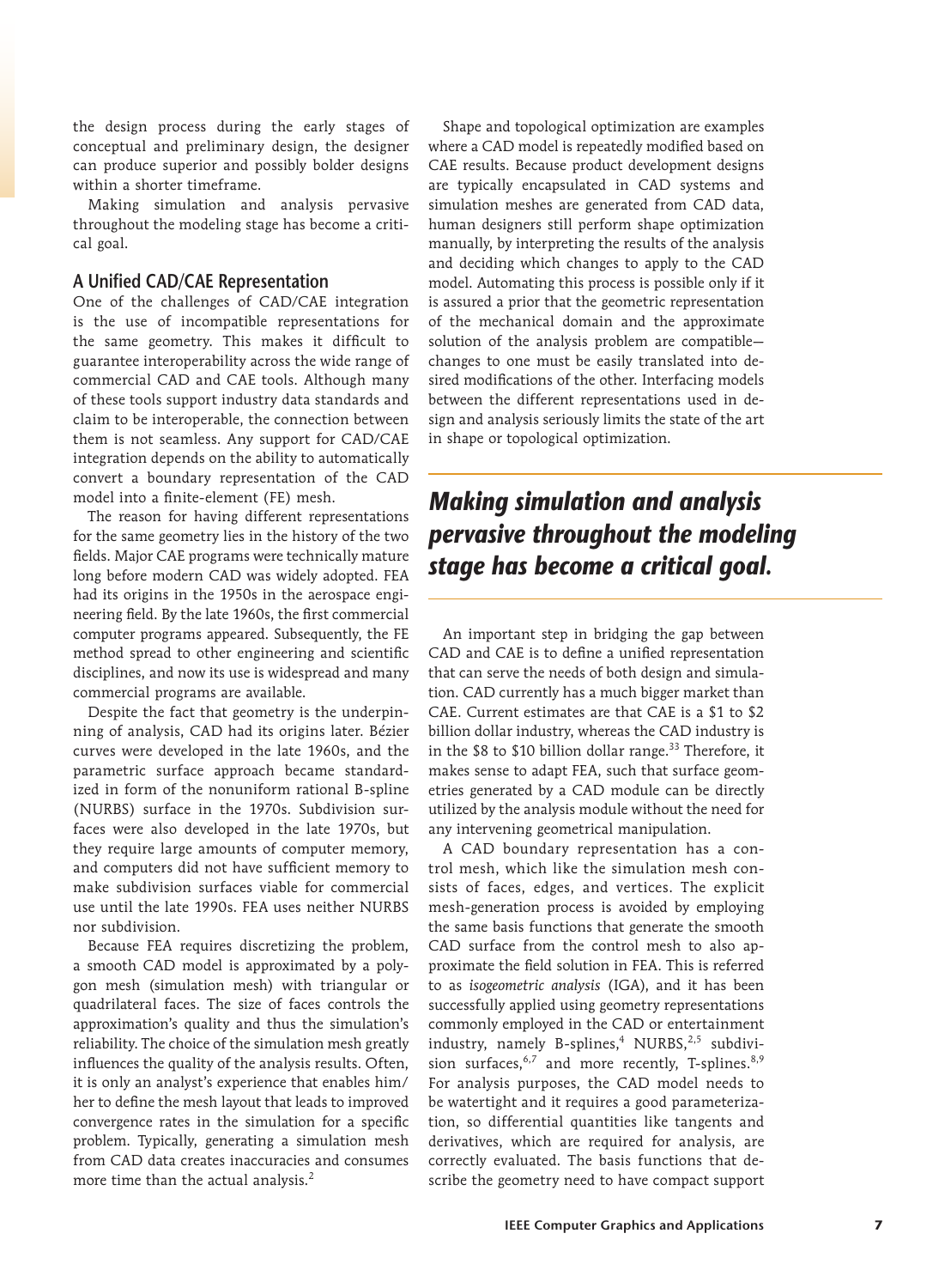and be linearly independent in order to efficiently and accurately approximate the FEA solution.<sup>10</sup>

NURBS is the standard CAD representation and an obvious choice as a common representation for design and analysis. But a parametric representation suffers from geometric inaccuracies caused by their restriction to a regular grid parameter domain (patch). Freeform geometry of arbitrary topology must be decomposed into a set of NURBS patches, which are joined together to form a smooth model. Continuity problems that may appear at patch boundaries present a problem for analysis. Efforts to correct problems caused by a patch-based representation are expensive and tend to negate the advantages of IGA. $5,11$ 

## *To interpret the IGA results correctly, designers must be aware of the CAD representation's limitations and how these may affect analysis.*

Subdivision surfaces<sup>12</sup> and T-splines<sup>13</sup> support extraordinary vertices (EVs)—namely, vertices with a valence other than regular. They have the ability to represent arbitrary geometry with a single continuous watertight surface and therefore solve all the problems involved in a patch-based approach. Catmull-Clark subdivision surfaces $^{14}$  are the most prominent subdivision surfaces, and they generalize tensor product bicubic B-splines to meshes of arbitrary topology—that is, the limit surface has a piecewise parametric surface representation. Problems in the evaluation of differential quantities around EVs have recently been solved.<sup>15</sup> Catmull-Clark surfaces are the standard representation in the entertainment industry and are becoming increasingly important for the high-quality surface design required in CAD. Software like Solidworks SWID and CATIA Imagine and Shape already provide Catmull-Clark subdivision surfaces for CAD.

Unlike NURBS or subdivision surfaces, T-splines also allow T-junctions in their geometry description. This offers the flexibility of local refinement, which can make analysis more efficient.<sup>8</sup> To guarantee the linear independence of basis functions at T-junctions, it is necessary to define a restricted subset of analysis-suitable T-Splines.<sup>16</sup> To evaluate the surface for analysis, the surface around the EV is approximated arbitrarily close by a set of Bézier patches.9 T-splines are available in Autodesk Fusion 360 and as a plug-in for Rhino.

Unfortunately, IGA does not eliminate the heuristic nature of generating a model suitable for analysis. In general, the CAD model contains considerably more detail than is required for analysis. Attempting to analyze the detailed CAD model may overtax the analysis tool. For efficient analysis, some features can be ignored, but this involves deterministic procedures for deciding which features to ignore. Today, the adopted industry-wide solution is to simplify the geometric model (for example, by smoothing or by removing blends and fillets) and to defeature it (such as by eliminating small holes and protrusions). These steps can distort the original geometry, remove potentially important geometric features, and thus undermine the CAD/CAE integration. To better integrate design and analysis, we need to define new methods of synthesizing and organizing the CAD/CAE model in order to develop CAD models that are suitable for analysis.

In the same way as the simulation mesh influences analysis in traditional FEA, CAD model parameterizations have been shown to affect analysis results in an IGA setting.<sup>17</sup> To interpret the IGA results correctly, designers must be aware of the CAD representation's limitations and how these may affect analysis. One example is the appearance of artifacts due to the representation. When using NURBS, subdivision surfaces, or T-splines, designers will always avoid modeling features on the surface that run skew to the orientation of the control mesh to avoid the appearance of ripples in the surface.<sup>18</sup> When using the CAD representation for analysis, the simulation result may cause features appearing on the surface that are not aligned with the mesh grid. This will cause artifacts in the analysis result and could make it difficult for an unaware engineer to correctly interpret analysis results. In CAD, a shape's flat surface parts are described by only a few control points. However, flat areas in the design geometry may wrinkle and ripple strongly in response to environmental impact. To express the solution accurately therefore requires a denser mesh in such regions than is typically provided by the unaware CAD designer. *Analysis-aware modeling* aims to generate CAD models better suited for both design and analysis without creating representational conflicts with other tasks in the design process. To achieve this, CAD designers will require new skills.

### **An Integrated CAD/CAE System**

Let us assume that we have achieved complete CAD/CAE integration so that we can provide all product design information from the CAD model to the CAE tool. The insertion of the analysis ef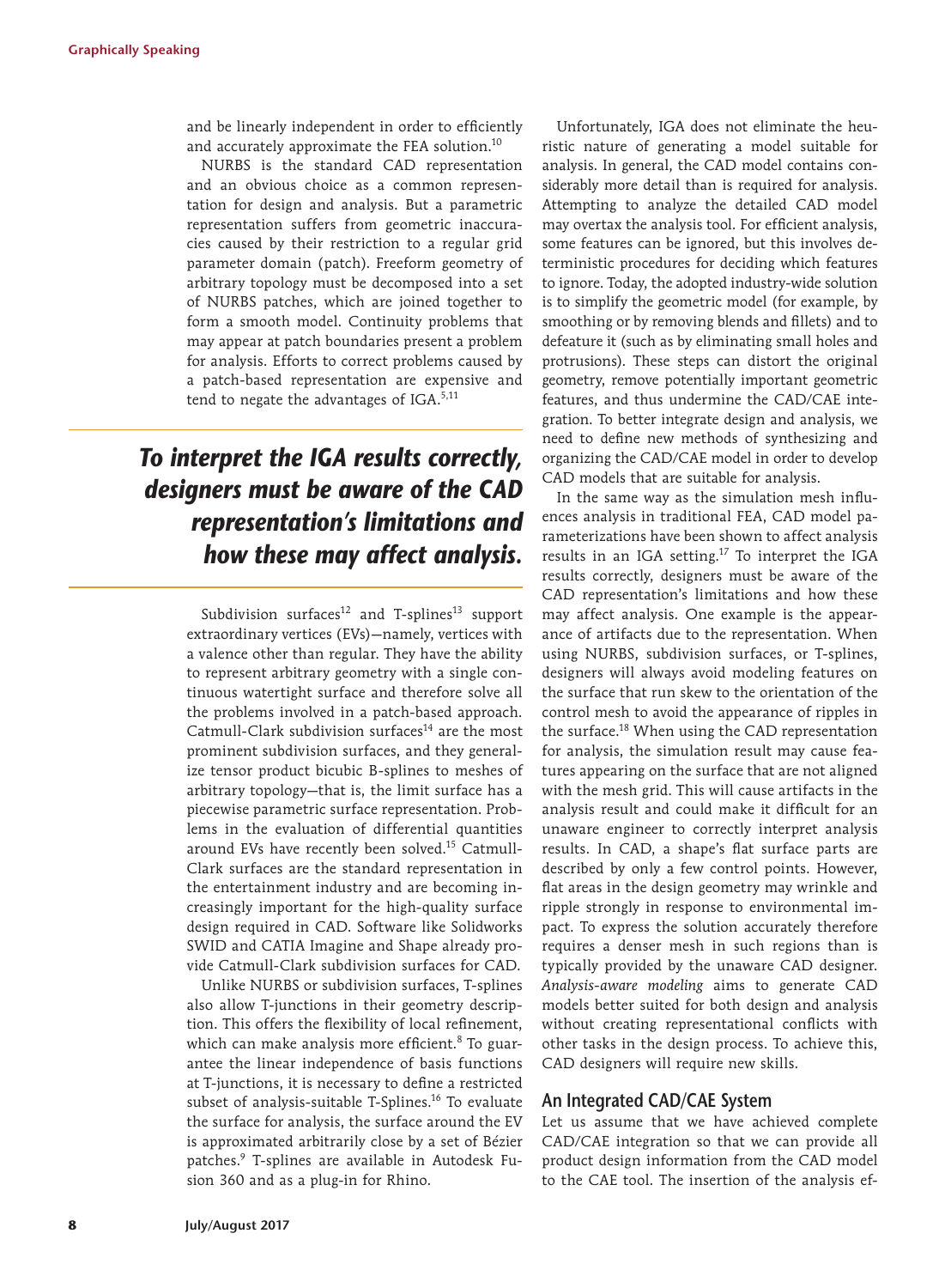fort into the design process is best facilitated by integrating both design and analysis tools into one software environment. This will allow designers to immediately verify design specifications and assess structural stability. Autodesk Fusion 360 is one of only a few applications that combines CAD and CAE tools in one system, but it is not based on an IGA approach.

CAE tools today are usually intended for use by a highly trained engineer or expert analyst. Many designers either lack the expertise or do not have the software training to handle the often complex product behavior. In response, CAE suppliers are producing easy-to-use versions of their most sophisticated tools for operation by casual users. A carefully designed interface combined with additional training in the use of FEA tools is still necessary to increase the quality of designer analyzes and to ensure that results are more reliable and, consequently, yield better designs.

Having simulation available as a general tool within a modeling application provides the designer with valuable feedback on structural properties of the design to not only verify design specifications but also aid the design process. For example, having simulation available during modeling will help create designs made from highly flexible materials. Figure 1 provides one such example using a tent roof.

If a product designer is not an expert analyst, it is important to provide intuitive feedback on the analysis results. The feedback may be visual—for example, using colors in the CAD model to high-



**Figure 1. A constrained boundary of a mesh describing a tent roof. The designer can determine the preferred shape of the design by looking at the simulation results after varying the height of the supporting posts or after changing the layout and material properties of the roof.**

light problems, as in Figure 2—or may provide suggestions on how to improve the model to overcome potential problems.

Once we have a unified representation for the CAD/CAE model, we can easily facilitate automatic shape optimization based on user-defined



**Figure 2. Tree-like roof support structure modeled using a single subdivision surface. (a) The parameterization is shown on the CAD model, which is used directly for analysis. (b) The von Mises stress is a scalar value that can be compared with the yield strength of a material to predict structural problems can be visualized directly on the CAD model in the modeling application. If the maximum value of the color ramp used to visualize the stresses is set to the yield strength of the material chosen by the designer, the visualization can help the designer detect structural problems. The designer can then alter either the shape or material properties to improve the design with respect to structural stability.**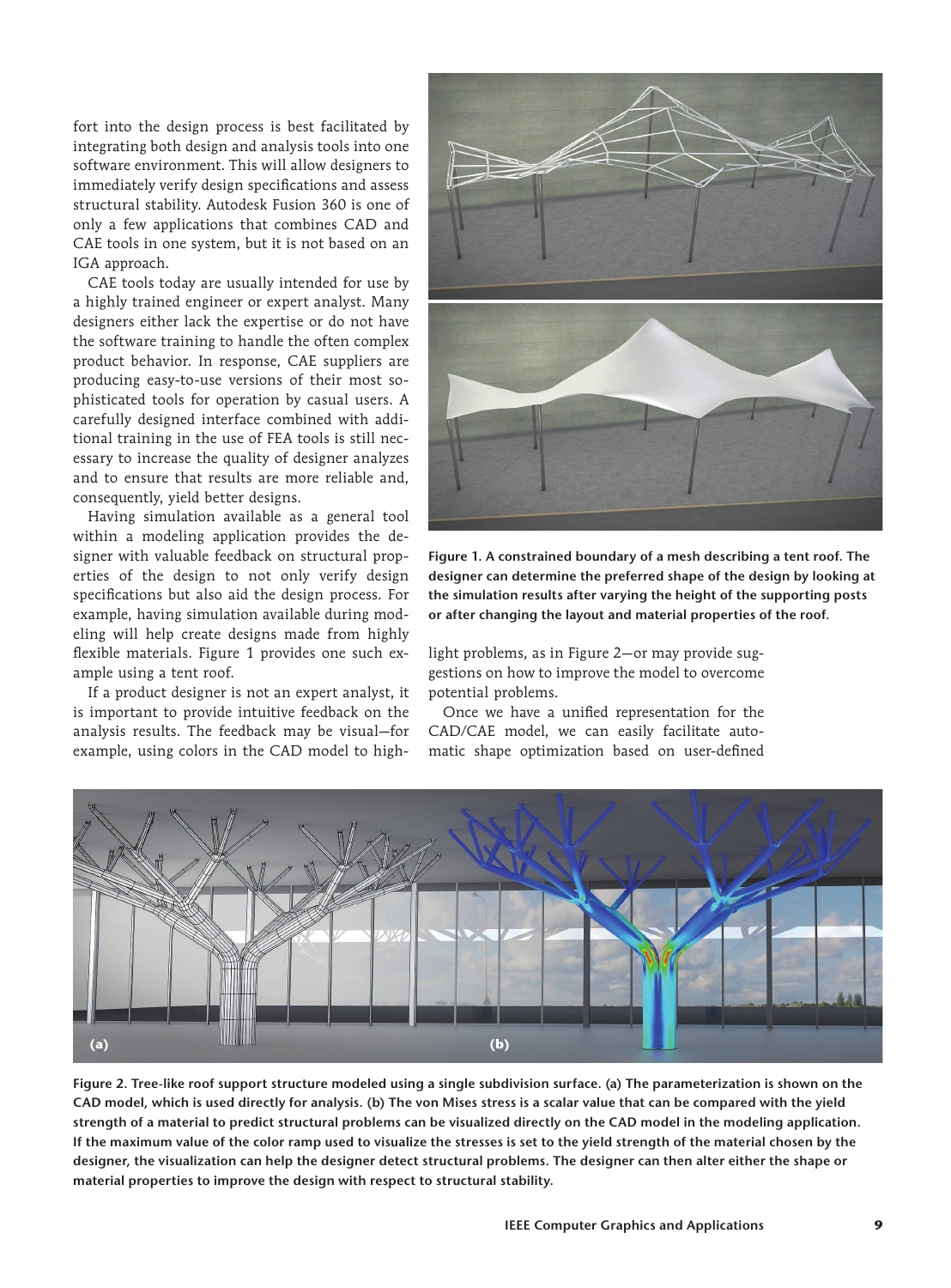#### **Graphically Speaking**



**Figure 3. Integrating simulation into the CAD system can provide designers with a range of physics-based modeling tools. (a) The orange areas on the control mesh of a cactus, the bottom of which has been constrained to the floor, indicate constraints. (b) This car was modeled from a plane sheet of metal using a sketch-based interface to constrain the limit surface such that it passes through given points. (c) The monkey model was inflated like a balloon by introducing a uniformly distributed force on its inner surface.**

constraints. Using shape optimization techniques to find an input shape's optimal geometry and topology with respect to its intended functionality minimizes certain objective functions, such as total stress on a shape or maximizing stiffness.<sup>19</sup> An automatic solution to correcting structural problems could fix problems that can occur during 3D printing or subsequent handling of computer-generated objects.20 The design of a product's mechanical structure is often driven by conflicting goals, and automated optimization could help a designer balance a product's aesthetics and functionality.

By merging CAD and CAE tools in one system based on a unified framework for design and simulation, a system could also offer designers a range of physics-based modeling tools in addition to standard model editing tools. New instruments may emerge that provide designers with a range of innovative tools supporting new approaches to the design process.

A product's geometry can be modified either by setting constraints or defining the forces acting on the geometry that cause deformations, much like modeling virtual clay. Typically, constraints and forces are used together to define deformations. Constraints are used to fix parts of the surface in place, whereas forces are applied to other parts of the surface, causing the deformation. Forces can also be defined to specify interesting new modeling operations, like inflation (see Figure 3). In addition, physics-based modeling tools can help make 3D model design an intuitive task for casual designers.

**T**he main challenge to achieving a tight designanalysis integration is a unified model that facilitates both design and simulation. Using IGA solves many of the problems inherit in interfacing between two representations, but it does not eliminate the heuristic nature of finding a good

mesh for reliable analysis. Analysis-aware modeling requires the CAD designer to lay out the CAD representation in a way that best facilitates model analysis. We expect this to entail finding new strategies to organize a CAD model so it can be quickly adapted for efficient analysis. This may include developing a good method for synthesizing models to easily and temporarily remove detail from the CAD model. Also, the designer needs to be aware of how the parameterization of the representation may affect analysis.

Having a more user-friendly interface will help inexperienced users employ the tools more reliably. If the combined CAD/CAE system also offers the designer alternate and optimized designs throughout the design process, it could help the designer identify new innovative designs. At the very least, the ability to explore a range of design alternatives throughout the design process will lead to performance and design quality improvements. Nevertheless, before we can hand over analysis tools to designers, they must acquire new competencies. Above all, designers will require training to gain an understanding of the basic concepts of mechanics.

Today, manufacturing is entering a new phase of customization-oriented production that is less concerned with productivity and efficiency and more focused on agility and responsiveness. There is a shift toward meeting individual requirements (referred to as mass customization), as opposed to traditional high-throughput, low-variability mass production. The consumer product manufacturing industry is seeing a wave of intense personalization efforts like that offered by Nike's NIKEiD initiative, which lets consumers customize running shoes and then manufactures and ships them direct. Although the NIKEiD example is limited, the emergence of rapid manufacturing is allowing manufacturers to enable the customization of a product's shape and functionality.